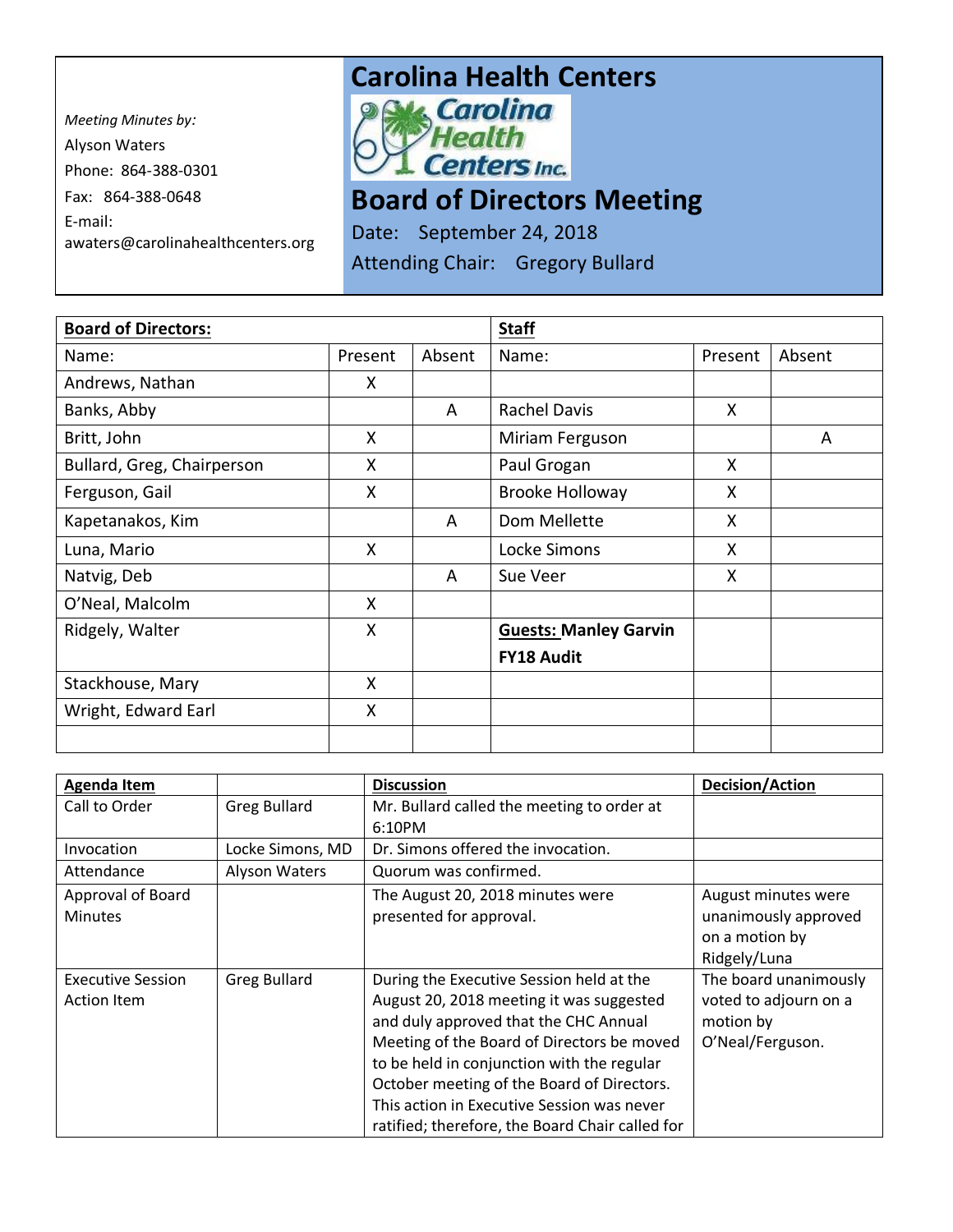|                                 |                        | a vote for ratification.                                                        |                                  |
|---------------------------------|------------------------|---------------------------------------------------------------------------------|----------------------------------|
| Presentation of                 | Josh Garvin, CPA       | Mr. Garvin noted that FY18 audit report had                                     | The FY18 Annual Audit            |
| <b>Annual Audit</b>             | and Shareholder        | been reviewed in detail with the Finance                                        | Report was accepted by           |
|                                 | with Manley            | Committee and that he would be presenting                                       | the Board on a                   |
|                                 | <b>Garvin LLC</b>      | the full Board with a summary. In the                                           | unanimous vote                   |
|                                 |                        | summary, he reviewed the financial position                                     | following a motion by            |
|                                 |                        | of the company and announced that his firm                                      | Andrews/Britt.                   |
|                                 |                        | was offering an unqualified audit opinion,                                      |                                  |
|                                 |                        | meaning that there were no findings and                                         |                                  |
|                                 |                        | that the financial reports for the year had                                     |                                  |
|                                 |                        | been presented fairly and accurately. He                                        |                                  |
|                                 |                        | also reported no findings of non-compliance                                     |                                  |
|                                 |                        | with grant requirements.                                                        |                                  |
| <b>Leadership Team Reports:</b> |                        |                                                                                 |                                  |
| Organizational                  | Paul Grogan            | Paul Grogan presented the organizational                                        |                                  |
| Performance                     |                        | performance report for the 1 <sup>st</sup> quarter of                           |                                  |
|                                 |                        | FY19 noting the predictable dip in revenue                                      |                                  |
|                                 |                        | and decline in cash expected due to                                             |                                  |
|                                 |                        | seasonable fluctuation. The Board had no                                        |                                  |
|                                 |                        | questions.                                                                      |                                  |
|                                 |                        |                                                                                 |                                  |
|                                 |                        | The Organizational Performance Report will                                      |                                  |
|                                 |                        | be retained with the official copy of the                                       |                                  |
|                                 |                        | minutes.                                                                        |                                  |
| Quarterly Chief                 | Dr. Locke Simons       | Dr. Simons presented his monthly report                                         | Follow-up at October             |
| <b>Medical Officer</b>          |                        | highlighting performance on clinical                                            | meeting regarding                |
| Report                          |                        | indicators, peer review, and chart                                              | action on delinquent<br>records. |
|                                 |                        | completions. Discussion ensued regarding<br>provider with pattern of habitually |                                  |
|                                 |                        | delinquent charts. Working with                                                 |                                  |
|                                 |                        | Compliance to determine possible actions                                        |                                  |
|                                 |                        | that can be taken and will follow up next                                       |                                  |
|                                 |                        | month.                                                                          |                                  |
|                                 |                        | Dr. Simons attested to the credentials of the                                   | The Board voted                  |
|                                 |                        | following individuals and requested the                                         | unanimously to grant             |
|                                 |                        | Board grant full privileges for time employed                                   | privileges to all the            |
|                                 |                        | during current contract year:                                                   | providers for whom               |
|                                 |                        | Ms. Kristal Pitts, FNP,                                                         | credentials were                 |
|                                 |                        | Joe Grant, MD - LT provider working at                                          | attested to on a motion          |
|                                 |                        | LC4                                                                             | by Ridgely/Ferguson.             |
|                                 |                        | Jane LaRoche, MD - LT provider working                                          |                                  |
|                                 |                        | at LC4                                                                          |                                  |
|                                 |                        | Shelly Brigman, MD - to start TCC on                                            |                                  |
|                                 |                        | September 28 <sup>th</sup> .                                                    |                                  |
| Development and                 | <b>Brooke Holloway</b> | Brooke Holloway presented a quarterly                                           |                                  |
| Corporate                       |                        | report on the activities within her division                                    |                                  |
| Compliance Report               |                        | organized by the following major areas of                                       |                                  |
|                                 |                        | responsibility:                                                                 |                                  |
|                                 |                        | <b>Human Resources</b>                                                          |                                  |
|                                 |                        | Marketing and development                                                       |                                  |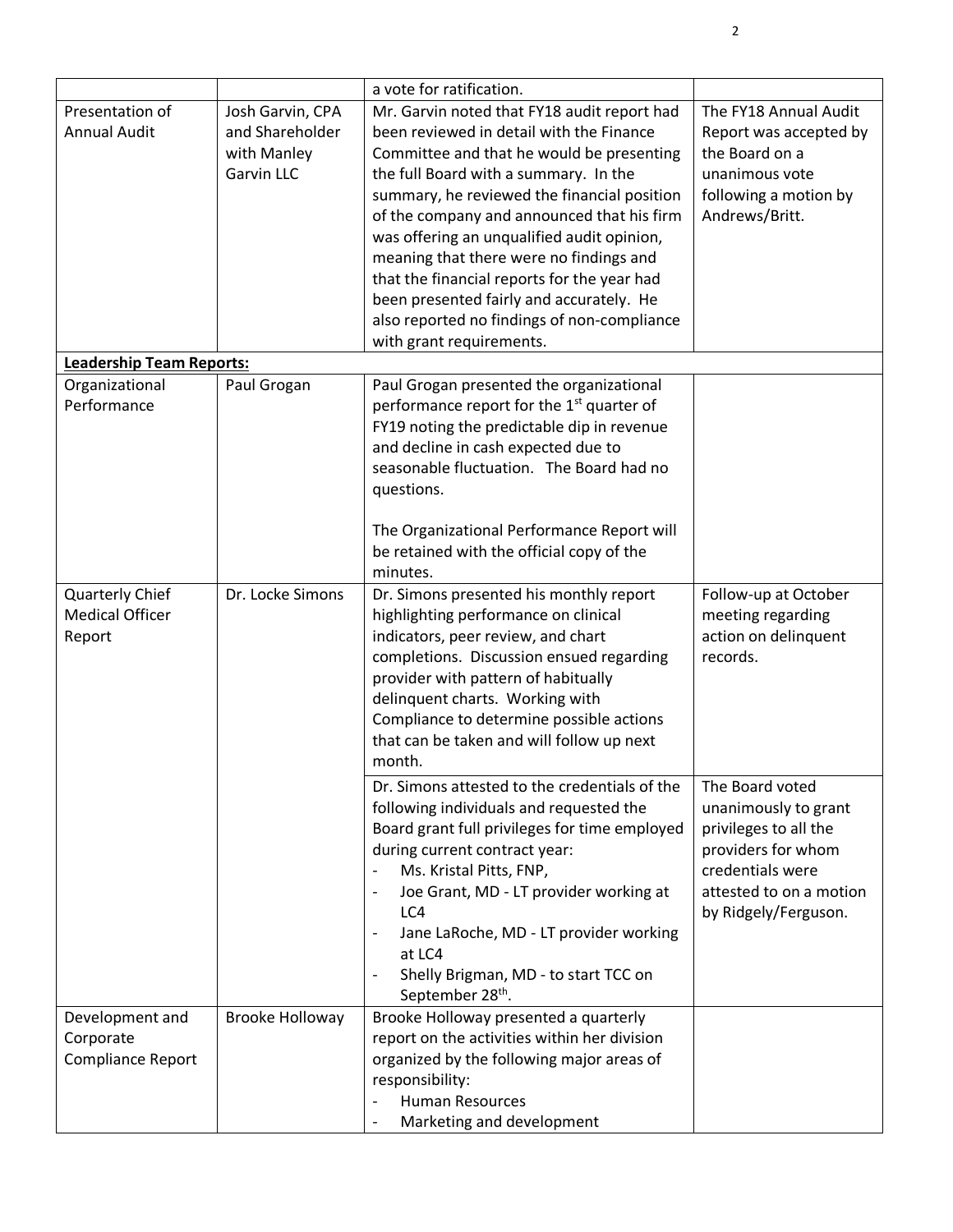|                           |                          | Provider recruitment, credentialing and<br>$\overline{\phantom{a}}$                |                                                |
|---------------------------|--------------------------|------------------------------------------------------------------------------------|------------------------------------------------|
|                           |                          | contracts management                                                               |                                                |
|                           |                          | Outreach and community engagement.<br>$\qquad \qquad -$                            |                                                |
|                           |                          | Brooke's complete report will be retained                                          |                                                |
|                           |                          | with the official copy of the minutes.                                             |                                                |
|                           |                          | In addition, Brooke distributed a                                                  | Brooke and Shelley will                        |
|                           |                          | presentation Shelley Botchie, Personnel                                            | follow up with members                         |
|                           |                          | Coordinator had compiled with examples of                                          | of the Board attending                         |
|                           |                          | CEO evaluation tools.                                                              | the SCPHCA Annual                              |
|                           |                          |                                                                                    | Meeting to discuss the                         |
|                           |                          |                                                                                    | CEO evaluation                                 |
|                           |                          |                                                                                    | methodology.                                   |
| Monthly President's       | Sue Veer                 | Sue Veer provided her monthly report                                               | Regarding the transition                       |
| Report                    |                          | highlighting activities in the established                                         | at Ware Shoals Family                          |
|                           |                          | categories of:                                                                     | Practice, Sue noted                            |
|                           |                          | Advocacy and Health Policy                                                         | action on the Board's                          |
|                           |                          | CHC Staff and Leadership Development                                               | previous                                       |
|                           |                          | <b>Strategic and Operational Activities</b>                                        | recommendation to                              |
|                           |                          | (broken out by department and                                                      | rename the practice The                        |
|                           |                          | including external affiliations))                                                  | Pendergrass Family                             |
|                           |                          | <b>Consulting Services</b>                                                         | Health Center,                                 |
|                           |                          |                                                                                    | circulating a picture of                       |
|                           |                          | Primary areas of focus and discussion were                                         | the new signage. The                           |
|                           |                          | the transition at Ware Shoals Family Practice                                      | Board Chair called for a                       |
|                           |                          | and the results of the independent                                                 | motion to enact a Board                        |
|                           |                          | pharmacy audit and ensuring improvement                                            | resolution supporting                          |
|                           |                          | plans.                                                                             | the renaming in honor                          |
|                           |                          |                                                                                    | of the Pendergrass                             |
|                           |                          | A copy of Sue's reports will be retained with                                      | family commitment to                           |
|                           |                          | the official copy of the minutes and are                                           | the community. The                             |
|                           |                          | available to board members on the board                                            | motion was made by                             |
|                           |                          |                                                                                    | Britt/Andrews and                              |
|                           |                          | portal.                                                                            |                                                |
|                           |                          |                                                                                    | approved by unanimous                          |
|                           |                          |                                                                                    | vote.                                          |
|                           | For Distribution<br>Only | <b>Pharmacy Dashboard</b><br>$\bullet$                                             |                                                |
| <b>Committee Reports:</b> |                          |                                                                                    |                                                |
| Executive                 | <b>Greg Bullard</b>      | The Executive Committee met immediately                                            | On the recommendation                          |
| Committee                 |                          | prior to this meeting to discuss attendance                                        | that the attendance                            |
|                           |                          | of two board members.                                                              | requirement be waived                          |
|                           |                          | John Britt has had 4 absences in the past                                          | for John Britt's term of                       |
|                           |                          | rolling 12 months. Mr. Britt has had a                                             | office with the South                          |
|                           |                          |                                                                                    |                                                |
|                           |                          | near perfect record of attendance for<br>that last 3 years and his recent absences | Carolina Department of<br>the American Legion, |
|                           |                          | are due to a service commitment that                                               | the recommendation                             |
|                           |                          | the board was made aware of in                                                     | was seconded by O'Neal                         |
|                           |                          | advance; therefore a recommendation                                                | and unanimously                                |
|                           |                          | was made that the attendance                                                       |                                                |
|                           |                          |                                                                                    | approved.                                      |
|                           |                          | requirement be temporarily waived<br>during the term of Mr. Britt's office as      | On the recommendation                          |
|                           |                          | Deputy Commander of the South                                                      | for a consulting board                         |
|                           |                          |                                                                                    |                                                |

3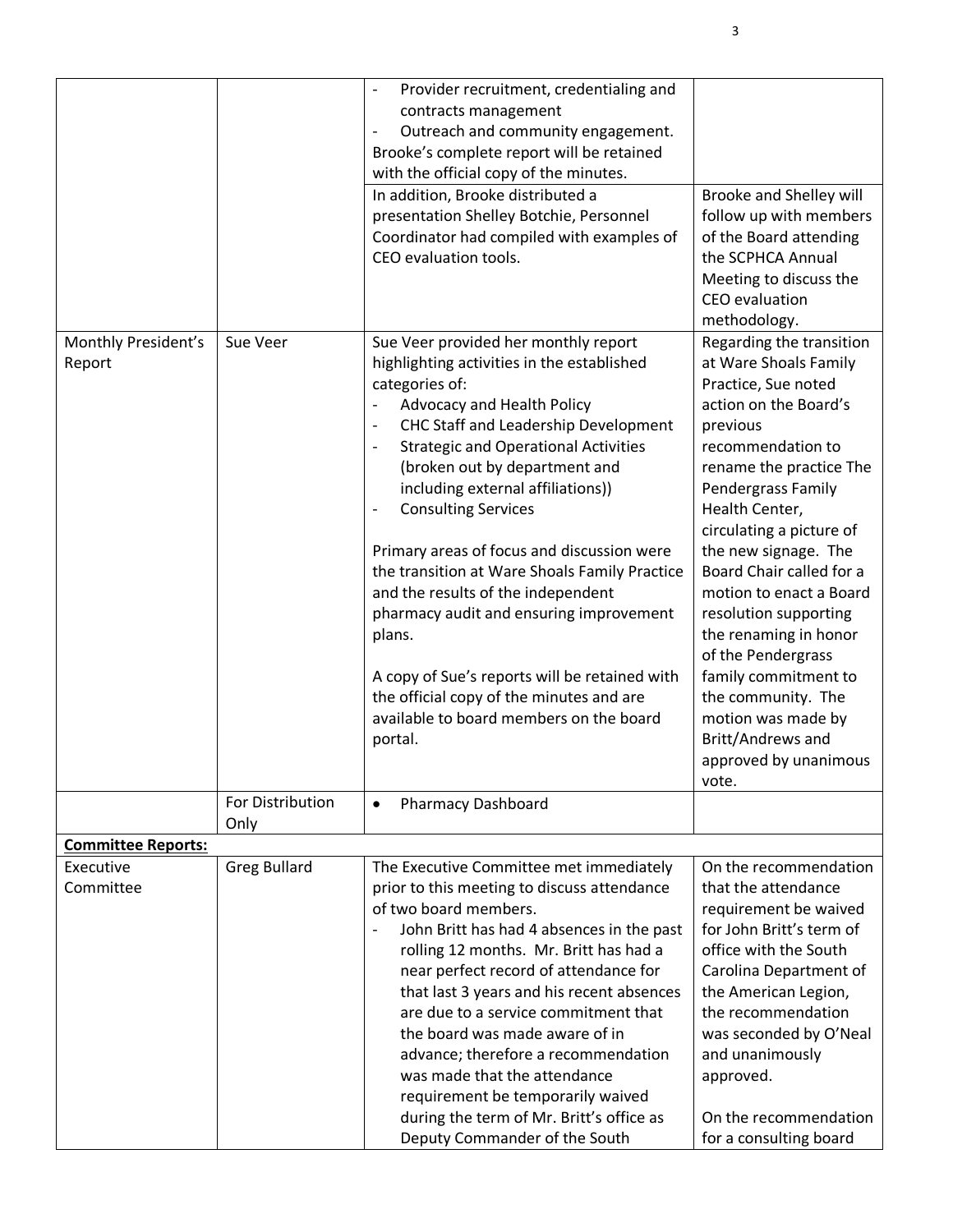| <b>Finance Committee</b>                | <b>Walter Ridgely</b>  | Carolina Chapter of the American<br>Legion.<br>Mary Stackhouse has had 7 absences<br>out of the last 12 rolling months, all<br>seven of which fell during the same<br>fiscal year. In addition, Ms. Stackhouse<br>work schedule has interfered with<br>consistent attendance over the last 3<br>years. The Committee discussed the<br>value this member brings to the board<br>based on her longevity, commitment to<br>the community, and professional<br>experience. The Committee is<br>recommending that a new category of<br>"consulting board members" be<br>established. Members of this category<br>would have the ability to participate in<br>all meetings, activities, and discussion of<br>the board, without having voting rights<br>or attendance requirements. Sue Veer<br>noted that this would require a bylaws<br>revision and Brooke Holloway<br>concurred. This comes as a<br>recommendation from the executive<br>Committee.<br>Mr. Ridgely noted that Mr. Garvin had<br>presented the audit report in detail to the | member category to be<br>included in the bylaws,<br>Sue Veer will develop<br>appropriate language to<br>be presented for<br>discussion at the<br>October meeting and<br>voted on at the<br>November meeting. |
|-----------------------------------------|------------------------|-------------------------------------------------------------------------------------------------------------------------------------------------------------------------------------------------------------------------------------------------------------------------------------------------------------------------------------------------------------------------------------------------------------------------------------------------------------------------------------------------------------------------------------------------------------------------------------------------------------------------------------------------------------------------------------------------------------------------------------------------------------------------------------------------------------------------------------------------------------------------------------------------------------------------------------------------------------------------------------------------------------------------------------------|--------------------------------------------------------------------------------------------------------------------------------------------------------------------------------------------------------------|
|                                         |                        | Finance Committee at its' meeting prior to<br>the meeting of the Executive Committee.                                                                                                                                                                                                                                                                                                                                                                                                                                                                                                                                                                                                                                                                                                                                                                                                                                                                                                                                                     |                                                                                                                                                                                                              |
|                                         |                        | The Finance Committee expresses their                                                                                                                                                                                                                                                                                                                                                                                                                                                                                                                                                                                                                                                                                                                                                                                                                                                                                                                                                                                                     |                                                                                                                                                                                                              |
|                                         |                        | appreciation to Manley Garvin and to the<br>CHC Finance Department for their excellent                                                                                                                                                                                                                                                                                                                                                                                                                                                                                                                                                                                                                                                                                                                                                                                                                                                                                                                                                    |                                                                                                                                                                                                              |
|                                         |                        | work.                                                                                                                                                                                                                                                                                                                                                                                                                                                                                                                                                                                                                                                                                                                                                                                                                                                                                                                                                                                                                                     |                                                                                                                                                                                                              |
| Development                             | Malcolm O'Neal         | No report.                                                                                                                                                                                                                                                                                                                                                                                                                                                                                                                                                                                                                                                                                                                                                                                                                                                                                                                                                                                                                                |                                                                                                                                                                                                              |
| Committee                               |                        |                                                                                                                                                                                                                                                                                                                                                                                                                                                                                                                                                                                                                                                                                                                                                                                                                                                                                                                                                                                                                                           |                                                                                                                                                                                                              |
| <b>Strategic Planning</b><br>Committee- | Deborah Natvig         | No Report.                                                                                                                                                                                                                                                                                                                                                                                                                                                                                                                                                                                                                                                                                                                                                                                                                                                                                                                                                                                                                                |                                                                                                                                                                                                              |
| <b>Discussion/Action Items:</b>         |                        |                                                                                                                                                                                                                                                                                                                                                                                                                                                                                                                                                                                                                                                                                                                                                                                                                                                                                                                                                                                                                                           |                                                                                                                                                                                                              |
| <b>Standing Agenda</b>                  | Grassroots             | Included in the President's Report.                                                                                                                                                                                                                                                                                                                                                                                                                                                                                                                                                                                                                                                                                                                                                                                                                                                                                                                                                                                                       |                                                                                                                                                                                                              |
| Items                                   | <b>Advocacy Report</b> |                                                                                                                                                                                                                                                                                                                                                                                                                                                                                                                                                                                                                                                                                                                                                                                                                                                                                                                                                                                                                                           |                                                                                                                                                                                                              |
| <b>Old Business</b>                     | <b>TCC Parking</b>     | Sue Veer noted that action had been                                                                                                                                                                                                                                                                                                                                                                                                                                                                                                                                                                                                                                                                                                                                                                                                                                                                                                                                                                                                       |                                                                                                                                                                                                              |
|                                         |                        | completed on the recommendation to add                                                                                                                                                                                                                                                                                                                                                                                                                                                                                                                                                                                                                                                                                                                                                                                                                                                                                                                                                                                                    |                                                                                                                                                                                                              |
|                                         |                        | handicapped parking capacity at The                                                                                                                                                                                                                                                                                                                                                                                                                                                                                                                                                                                                                                                                                                                                                                                                                                                                                                                                                                                                       |                                                                                                                                                                                                              |
|                                         | Dr. Pendergrass        | Children's Center.<br>Sue Veer reviewed the plans for the                                                                                                                                                                                                                                                                                                                                                                                                                                                                                                                                                                                                                                                                                                                                                                                                                                                                                                                                                                                 |                                                                                                                                                                                                              |
|                                         | Retirement             | celebration to include dinner with the family                                                                                                                                                                                                                                                                                                                                                                                                                                                                                                                                                                                                                                                                                                                                                                                                                                                                                                                                                                                             |                                                                                                                                                                                                              |
|                                         | Celebration            | and unveiling of the new practice name and                                                                                                                                                                                                                                                                                                                                                                                                                                                                                                                                                                                                                                                                                                                                                                                                                                                                                                                                                                                                |                                                                                                                                                                                                              |
|                                         |                        | sign on Monday, October 8 <sup>th</sup> , followed by                                                                                                                                                                                                                                                                                                                                                                                                                                                                                                                                                                                                                                                                                                                                                                                                                                                                                                                                                                                     |                                                                                                                                                                                                              |
|                                         |                        | the same announcement at the Corporate                                                                                                                                                                                                                                                                                                                                                                                                                                                                                                                                                                                                                                                                                                                                                                                                                                                                                                                                                                                                    |                                                                                                                                                                                                              |
|                                         |                        | Staff Meeting on October 9th.                                                                                                                                                                                                                                                                                                                                                                                                                                                                                                                                                                                                                                                                                                                                                                                                                                                                                                                                                                                                             |                                                                                                                                                                                                              |
|                                         | <b>SCPHCA Annual</b>   | Sue Veer reviewed the date for the                                                                                                                                                                                                                                                                                                                                                                                                                                                                                                                                                                                                                                                                                                                                                                                                                                                                                                                                                                                                        |                                                                                                                                                                                                              |

4